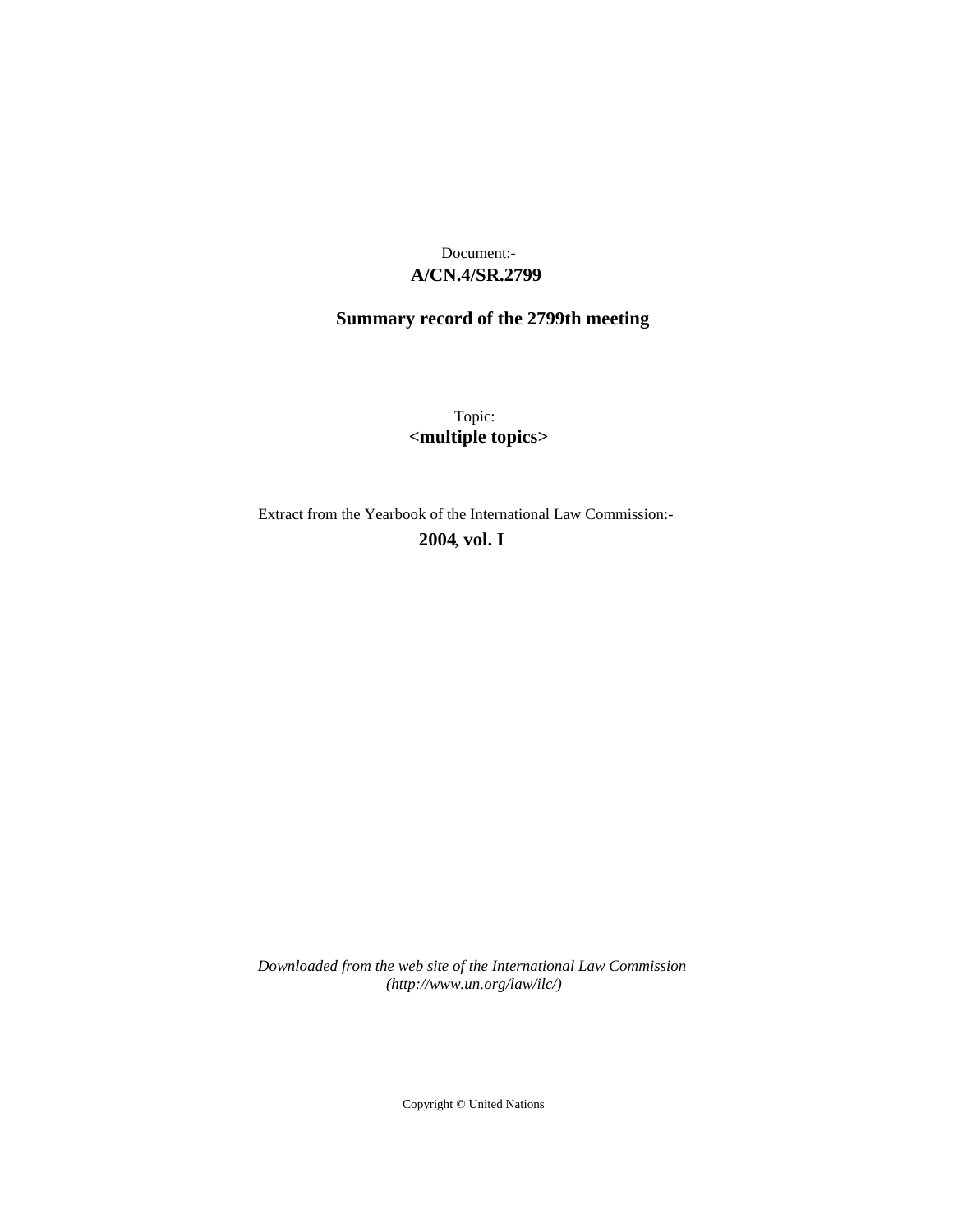disconcerting the Special Rapporteur's assertion that some groundwaters could be covered both by the 1997 Convention and by the draft articles under consideration. The question would naturally have to be considered in the future, but, for his part, he would have preferred that some part of the draft articles should specify which groundwaters were expressly excluded from their scope, in order to provide an even more precise definition of the topic.

53. With regard to article 1, he thought that the wording suggested by Mr. Mansfield was an improvement on the existing text. Although it was too soon to talk of drafting changes, he wondered whether the word "uses" should not refer to the water contained in an aquifer system rather than to the aquifer system itself. He requested guidance on that point from the Special Rapporteur. In his view, it seemed more logical to speak of the uses of water.

54. The word "exploitable" in article 2 (*a*) required further explanation. Firstly, he wondered what volume of water an aquifer should contain to be considered exploitable. Secondly, the opportunities for exploitation could vary from one country to another, as could the legislation governing the exploitation of aquifers. Moreover, if the volume of the water contained in a given transboundary aquifer system was not sufficient for it to be exploited, he wondered whether it would be covered by the instrument under consideration and, if not, what regime it would be covered by. As for the principles governing the uses of aquifer systems, he understood that the Special Rapporteur wished to examine the question in greater depth, but personally he was confident that water deriving from a transboundary aquifer system also constituted a shared natural resource. He endorsed the views expressed by Mr. Sreenivasa Rao in that regard: the word "shared" emphasized that the aquifer was not subject to the exclusive sovereignty of a State and that, whether the term used was "shared natural resources" or "transboundary aquifers", the situation remained the same. In any case, territorial sovereignty was not involved. The very term "transboundary aquifers" meant that a State could not have exclusive sovereign jurisdiction and that other States also had sovereign rights with regard to the aquifer.

55. With regard to article 4, he agreed with Mr. Brownlie that the concept of "significant harm" was rather vague and uncertain. He also shared the view expressed by other members of the Commission that greater attention should be paid to harm caused to groundwaters, owing to their vulnerability to pollution, particularly since far less information was available concerning such groundwaters than concerning the waters of international rivers. Given that the waters in question were very vulnerable and mostly non-renewable, he wondered whether the word "significant" did not constitute too great an obstacle. After all, even minimal or insignificant harm should be prohibited and should not be repeated. In article 4, paragraph 3, the word "impair" posed a serious problem that had already been mentioned. The paragraph was inconsistent with the commentary to it, which appeared in paragraph 27 of the report and referred not to impairment, but to the permanent destruction of a transboundary aquifer system. The paragraph was unacceptable as currently worded. As for the question of international responsibility, he acknowledged that the draft articles on international liability for

injurious consequences arising out of acts not prohibited by international law would apply, but he shared Mr. Pambou-Tchivounda's view that if the accepted threshold of harm was exceeded, the issue became one of responsibility for an internationally wrongful act rather than one of liability.

56. Article 5, paragraph 2 was too weak, in his view, and should be strengthened, especially the phrase "as deemed necessary by them".

57. Lastly, the two paragraphs of article 7 should be amalgamated. The resulting text should be worded along the following lines: "In the event of a conflict between uses of a transboundary aquifer system, it shall be resolved, in the absence of agreement or custom to the contrary, with special regard being given to the requirements of vital human needs." Vital human needs should, of course, have priority over any other use. In his view, it was premature to deal with the issue of the form that the draft articles should take.

*The meeting rose at 1.05 p.m.*

## **2799th MEETING**

#### *Friday, 14 May 2004, at 10 a.m.*

## *Chairperson:* Mr. Teodor Viorel MELESCANU

*Present:* Mr. Addo, Mr. Baena Soares, Mr. Brownlie, Mr. Candioti, Mr. Chee, Mr. Comissário Afonso, Mr. Economides, Ms. Escarameia, Mr. Fomba, Mr. Gaja, Mr. Galicki, Mr. Kabatsi, Mr. Kolodkin, Mr. Mansfield, Mr. Matheson, Mr. Momtaz, Mr. Niehaus, Mr. Opertti Badan, Mr. Pambou-Tchivounda, Mr. Sreenivasa Rao, Mr. Rodríguez Cedeño, Mr. Sepúlveda, Mr. Yamada.

#### **Cooperation with other bodies**

#### [Agenda item 10]

STATEMENT BY THE OBSERVER FOR THE COUNCIL OF EUROPE

The CHAIRPERSON welcomed Mr. de Vel, Director-General of Legal Affairs of the Council of Europe, and Mr. Benítez, Deputy Head of the Public Law Department of the Directorate-General of Legal Affairs of the Council of Europe, and invited the former to address the Commission.

2. Mr. de VEL (Observer for the Council of Europe) said that he welcomed the opportunity to attend the Commission's fifty-sixth session in person, a mark of the importance that the Council attached to the Commission's work and to its cooperation with it. He wished briefly to review a number of recent developments in the Council of Europe that might be of interest to the Commission. Two documents had been prepared for the Commission's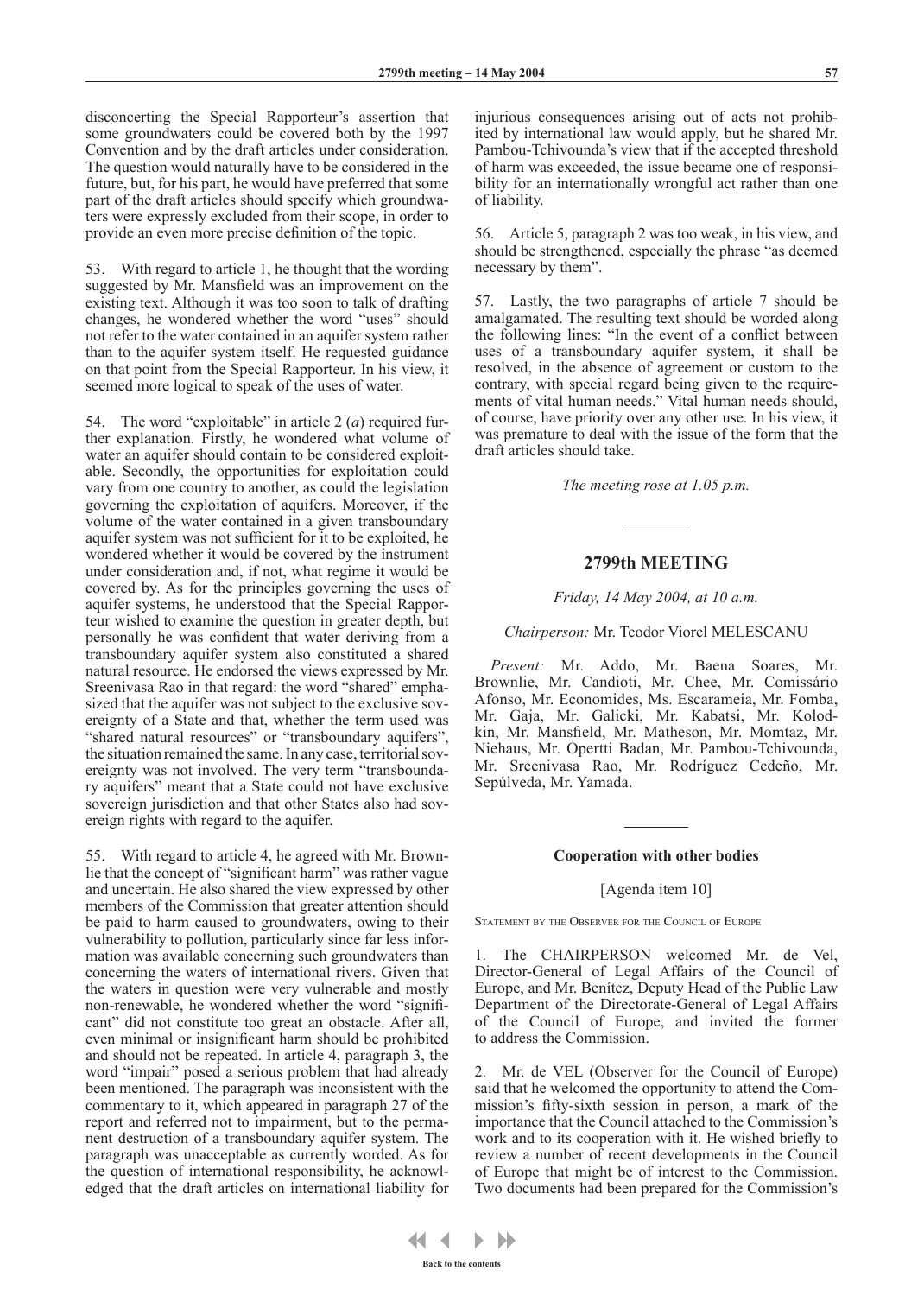benefit: one on the results achieved in 2003 and the other on the Council's activities to combat terrorism.

In April 2004, the Parliamentary Assembly of the Council of Europe had given a positive opinion in favour of Monaco's application to become the forty-sixth member of the Council. As usual, certain conditions were set, such as signature of conventions and amendment of domestic legislation; in addition, the Assembly had called on Monaco and France to renegotiate the Treaty on the admission of Monegasque nationals to certain public positions in France and on the recruitment of certain civil servants of the Principality,<sup>1</sup> which reserved certain important civil service posts for French public servants. The previous day, the Committee of Ministers had called for the Ministers' Deputies to accelerate consultations with a view to making progress on the application.

4. At its 114th session, held on 12 and 13 May 2004, the Committee of Ministers had adopted Protocol No. 14 to the Convention for the Protection of Human Rights and Fundamental Freedoms, amending the control system of the Convention, to modify substantially the procedures of the European Court of Human Rights with a view to reducing its backlog; considered the preparations for the Third Summit of the Council of Europe, to be held in Poland in May 2005, focusing on the Council's objectives in the twenty-first century in the light, *inter alia*, of the enlargement of the European Union; and considered the Council's contribution to the fight against terrorism and organized crime.

5. Following the 25th Conference of European Ministers of Justice in Sofia in October 2003 and at the request of the Committee of Ministers, the Committee of Experts on Terrorism (CODEXTER) had been asked to formulate an opinion on the feasibility and possible added value of a comprehensive Council of Europe convention against terrorism with a view to contributing to United Nations efforts to combat that phenomenon. The Council had called upon Mr. Christian Tomuschat to draft an independent study on the subject. In January 2004, the Parliamentary Assembly had adopted Recommendation 1644 (2004), entitled "Terrorism: a threat to democracies", in which it had asked the Council to begin work without delay on the elaboration of a comprehensive convention. CODEXTER had discussed the study, which found that such a convention would have added value as a contribution to United Nations efforts, but had not reached a consensus on whether negotiations on such a legal instrument were to be recommended at the present stage. It had nevertheless agreed that an instrument or instruments of limited scope dealing with the prevention of terrorism and filling existing gaps in international law or action would bring added value. A number of principles and preventive and cooperation measures had been identified, including, *inter alia*, scope, duty to investigate, liability of entities, public provocation to commit acts of terrorism, measures to deny terrorist groups freedom of operation and to prevent abuse of the right of asylum and refugee status, freezing of assets, and identity questions. The Committee of Ministers had instructed CODEXTER to undertake

work on the lacunae identified and to elaborate legal instruments, binding or non-binding.

6. Another issue being addressed in the context of the fight against terrorism was protection and compensation of victims. The issue had been raised in Madrid at the First International Congress of Victims of Terrorism, which had been attended by about 300 victims. Ironically, the Congress had been held only weeks prior to the tragic events of 11 March 2004. The Madrid Declaration adopted at the Congress called for the Council of Europe to take up the concerns of victims of terrorism. It followed the invitation extended to the Committee of Ministers by the European Ministers of Justice at Sofia to review the European Convention on the Compensation of Victims of Violent Crimes of 24 November 1983. CODEXTER had studied the reasons explaining the limited number of ratifications of that Convention—only 16 to date—and had launched an exchange of information and best practice on compensation and insurance schemes introduced by States in relation to victims of terrorist acts.

7. Following the elaboration of a report on the application of the concepts of "*apologie du terrorisme*" and "incitement to terrorism" in member States, CODEXTER had acknowledged that there were lacunae in international law regarding the treatment of those phenomena and had decided to continue to consider the issue with a view to filling the lacunae through new international instruments. The Council, by virtue of its activities in the fields of human rights, protection of freedom of expression and the fight against crime, was particularly well placed to consider that sort of problem.

8. Other areas in which the Council was especially active in the fight against terrorism were special investigation techniques and protection of witnesses and *pentiti* ("collaborators of justice"). Two committees had already been instructed to elaborate legal instruments in those areas. For special investigation techniques, a soft law instrument was likely to be developed, whereas for protection of witnesses a binding convention could be envisaged.

The financing of terrorism was an extremely important problem and the Council's Committee of Experts on the Evaluation of Anti-Money Laundering Measures and the Financing of Terrorism (MONEYVAL), which evaluated measures taken by member States to combat money laundering, had been working for over a year, at the request of the Committee of Ministers, to assess measures taken to prevent the financing of terrorist activities. At the same time, work had begun on revision of the Convention on Laundering, Search, Seizure and Confiscation of the Proceeds from Crime with a view to its covering such matters as prevention and financing of terrorism.

10. The European Commission for the Efficiency of Justice (CEPEJ) was preparing an evaluation of the efficiency of national legal systems in their response to terrorism. A pilot project had been launched by CODEXTER to develop country profiles on judicial and institutional capacity to combat terrorism in Council of Europe member and observer States. Three States were to present their profiles at CODEXTER's next meeting. The Council maintained excellent relations of cooperation with

<sup>1</sup> Signed in Paris on 28 July 1930 (United Nations, *Treaty Series,*  vol. 981, No. 735, p. 369).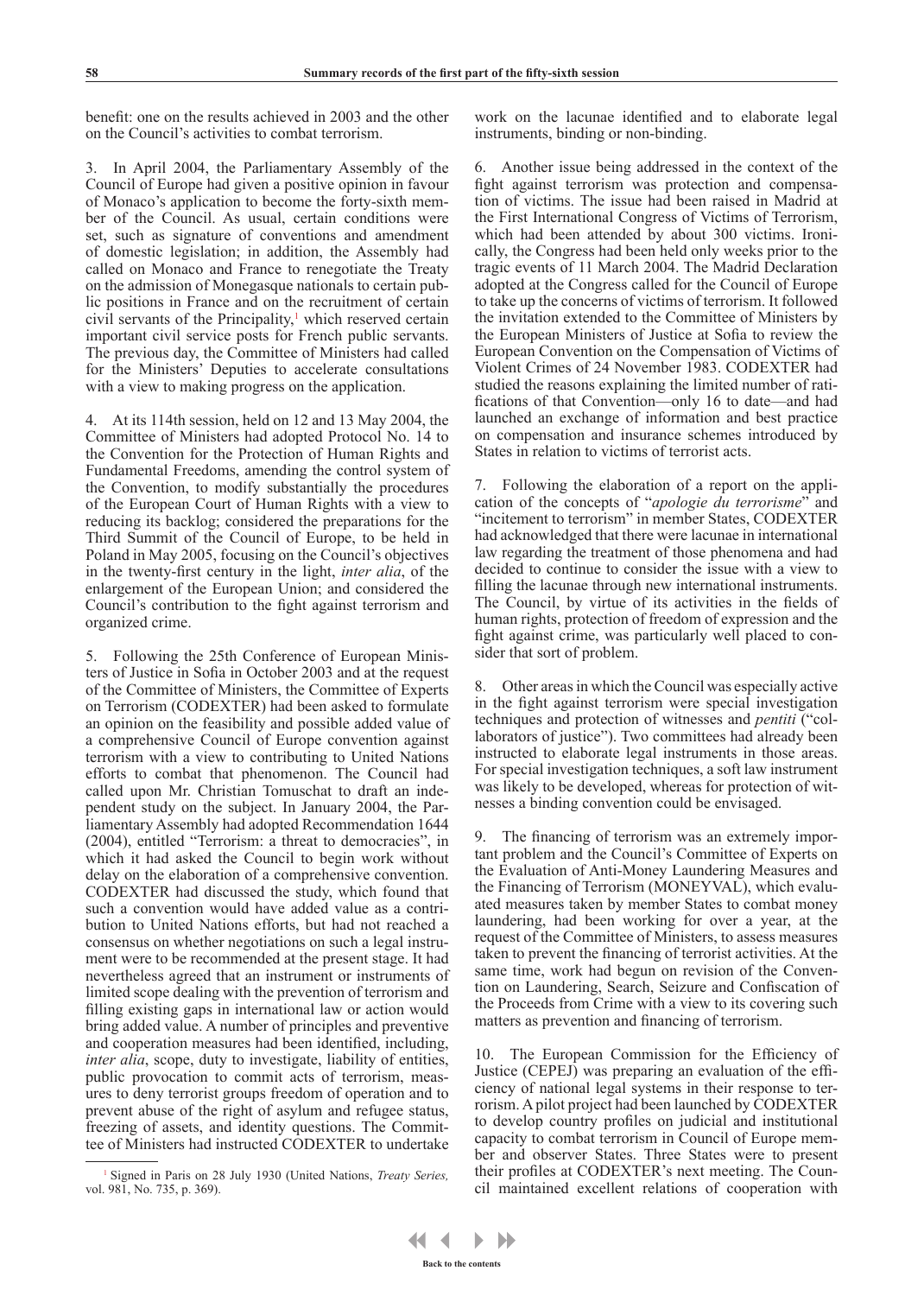UNODC and OSCE with a view to promoting ratification of the conventions against terrorism of the United Nations and the Council of Europe. Joint operations were carried out in certain countries that wished to ratify those instruments.

11. Another area, in which the Council had been active since 1994, was the fight against corruption. Two binding instruments—the Criminal Law Convention on Corruption and the Civil Law Convention on Corruption—one resolution, on guiding principles for the fight against corruption, and two recommendations, one on codes of conduct for public officials, the other on corruption in the funding of political parties and electoral campaigns, had been adopted. All of those legal instruments were monitored by the Group of States against Corruption (GRECO), which now had 37 members and was also open to nonmember States: the United States was now a fully fledged member and had just been evaluated by GRECO. The European Commission had adopted a report advocating accession to GRECO by the European Union. The Council had participated in the Eleventh International Anti-Corruption Conference and the Third Global Forum on Fighting Corruption and Safeguarding Integrity (Seoul), and in a recent forum in Mérida, Mexico, at which it had stressed the decisive role of GRECO as an international institution for the monitoring of anti-corruption measures. The European Union had entrusted the Council with the implementation of two important programmes to combat money laundering in the Russian Federation and in Ukraine.

12. The Council's Convention on Cybercrime was the first and only international instrument of a binding nature on the subject. It had been signed by 23 member States and 5 non-members and was supplemented by an Additional Protocol to the Convention on Cybercrime, concerning the criminalization of acts of a racist and xenophobic nature committed through computer systems. The Convention would enter into force on 1 July 2004 and the Additional Protocol was also expected to enter into force shortly.

13. The independence and efficiency of the judiciary were also among the concerns of the Council of Europe. Owing to the many decisions of the European Court of Human Rights concerning delays in judicial proceedings and efficiency of justice in member States, it had been necessary to take "upstream" measures to prevent problems from accumulating at the national level. Hence the creation of CEPEJ, whose purpose was to exchange good practice and information and, above all, to provide countries that so wished with assistance in their judicial reforms. The first countries to request such assistance had been Switzerland and the Netherlands. CEPEJ had now elaborated a scheme for evaluation of judicial systems in member States. It was working in close cooperation with other Council of Europe bodies that brought together legal professionals, such as the Consultative Council of European Judges (CCJE), the Conference of Prosecutors General of Europe (CPGE), the meetings of Presidents of European Supreme Courts and of Supreme Administrative Courts and the Lisbon Network for the training of judges. Those groups constituted an impressive pool of resources for improving the efficiency of justice.

14. The Committee of Ministers had entrusted the European Committee on Legal Cooperation (CDCJ) with the task of examining a recommendation by the Parliamentary Assembly on the consequences of European Union enlargement for freedom of movement between Council of Europe member States. That task entailed compiling a list of existing good practice in terms of circulation of persons among member States. CDCJ was to formulate recommendations for the Committee of Ministers by 30 November 2004.

15. In the area of human rights, he had already mentioned Protocol No. 14 to the European Convention on Human Rights, which had been adopted on 13 May 2004 and opened for signature on 14 May, and which 17 member States had already signed, in record time. The Protocol made various changes to the Convention designed to secure a more effective operation of the European Court of Human Rights. On clearly inadmissible cases, inadmissibility decisions, which were currently taken by a committee of three judges, would henceforth be taken by a single judge, assisted by non-judicial rapporteurs. The idea was to increase the Court's capacity to filter out the "hopeless" cases. In repetitive cases, where the case was one of a series deriving from the same structural defect at the national level, the proposal was that it could be declared admissible and decided by a chamber of three instead of seven judges, under a simplified summary procedure. With a view to allowing the Court a greater degree of flexibility, a new admissibility criterion was proposed, in addition to existing conditions such as exhaustion of domestic remedies and the six-month time limit. The Court would be able to declare applications inadmissible where the applicant had not suffered a significant disadvantage, provided that "respect for human rights" did not require the Court to go fully into the case and examine its merits. Under the Protocol, the Committee of Ministers would be empowered, if it decided by a two-thirds majority to do so, to bring proceedings before the Court where a State refused to comply with a judgement. The Committee of Ministers would also have a new power to ask the Court for an interpretation of a judgement, so as to assist it in its task of supervising the execution of judgements and particularly in determining what measures might be necessary to comply therewith. Other measures in the Protocol included changing the judges' term of office from the present six-year renewable term to a single nine-year term, and a provision envisaging the possibility of accession by the European Union to the Convention.

16. Good progress had been made in the elaboration of a European convention on action against trafficking in human beings, which would be open to non-members of the Council of Europe and would go further than the Protocol to Prevent, Suppress and Punish Trafficking in Persons, Especially Women and Children, by providing for a monitoring mechanism. Bilateral and multilateral programmes of cooperation were carried out, *inter alia*, with countries in south-eastern Europe.

17. The Committee of Experts on Nationality was preparing a binding instrument on prevention of statelessness in connection with State succession. Principles and rules in that area would be presented in the form of an additional protocol to the European Convention on Nationality. That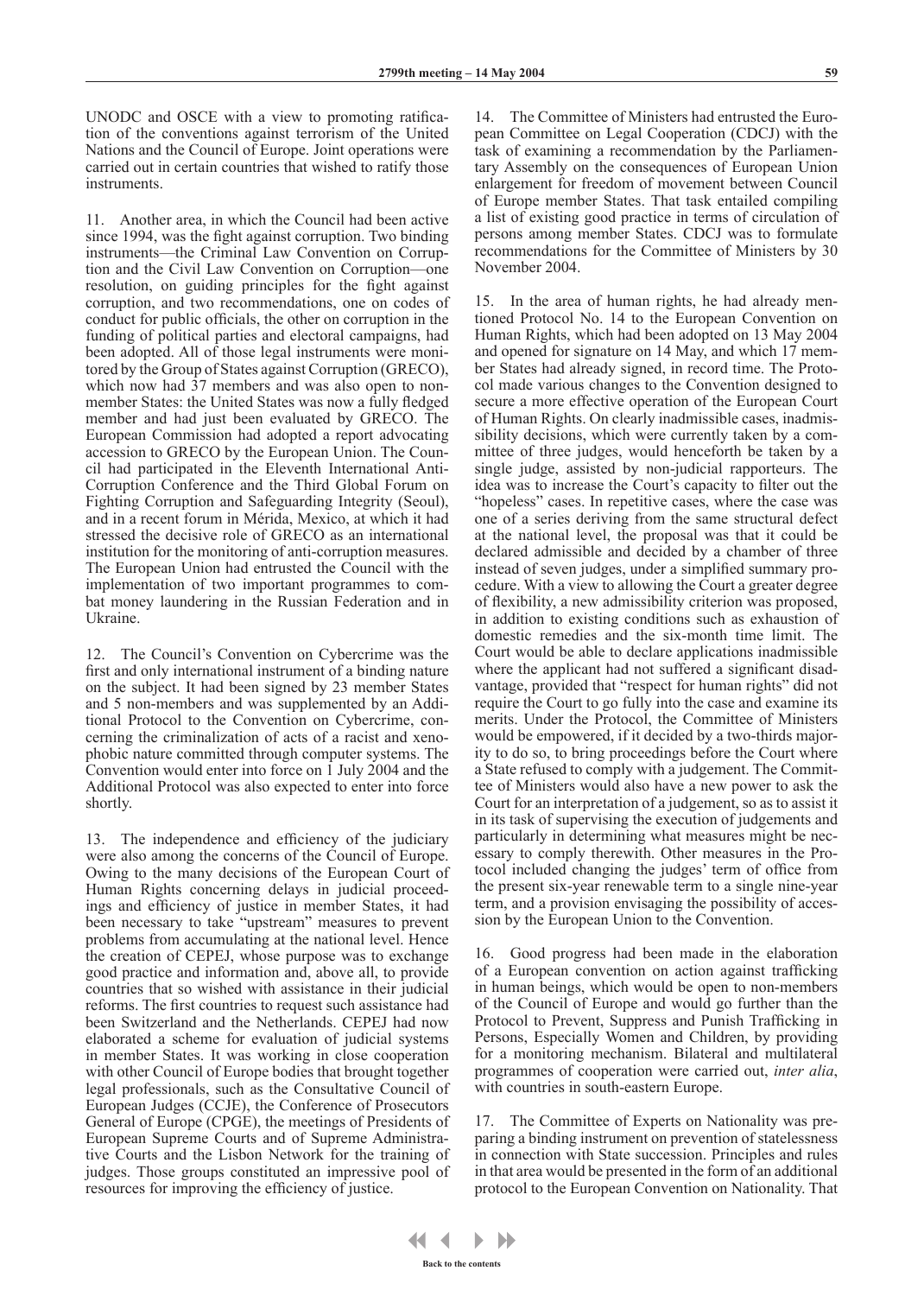work took account of other instruments, among them the draft articles on nationality of natural persons in relation to the succession of States adopted by the Commission at its fifty-first session.2

18. Guidelines on protection of personal data with regard to the use of smart cards were being finalized. In bioethics, the Parliamentary Assembly had just given an opinion in favour of the draft additional protocol to the Convention for the Protection of Human Rights and Dignity of the Human Being with regard to the Application of Biology and Medicine (Convention on Human Rights and Biomedicine) dealing with biomedical research, recommending that the Committee of Ministers should adopt it.

19. A Convention on Information and Legal Co-operation concerning "Information Society Services" had been opened for signature in 2001. The Convention would en-able cross-border legal questions concerning "Information Society Services" to be addressed and discussed, thereby allowing minimum standards and a degree of harmonization to be developed in that rapidly evolving field by facilitating an exchange of information and expertise. The European Union had just acceded to that Convention, and contributed to the funding of its implementation.

20. The *Ad Hoc* Committee of Legal Advisers on Public International Law (CAHDI) was finishing the second phase of a pilot project on State practice concerning the immunities of States and their goods. In the context of Recommendation 1602 (2003) on immunities of members of the Parliamentary Assembly, CAHDI was studying an extensive interpretation of the General Agreement on Privileges and Immunities of the Council of Europe, with a view to identifying the best procedural means of arriving at a common interpretation of the instrument while averting the need for its revision.

21. Another of the CAHDI activities that deserved mention was its operation as a European observatory of reservations to international treaties. That activity, which had been referred to in the Commission's own reports, had steadily intensified and was becoming increasingly useful, as demonstrated by its extension to cover reservations to international treaties, whether or not open to objection, on the struggle against terrorism. Many such reservations were no longer open to objection but needed to be studied closely with a view to contributing to the Council's efforts to combat international terrorism. In-depth discussions were continuing on the various international criminal tribunals and the revitalization of the work of the United Nations General Assembly.

22. The European Commission for Democracy through Law (Venice Commission) had elaborated a draft Declaration on the Code of Good Practice in Electoral Matters, which had just been adopted by the Committee of Ministers. In the Declaration, the Ministers reaffirmed their commitment to the holding of elections in conformity with the principles of the European electoral heritage.

23. The Council of Europe's cooperation with other international bodies and European institutions was continuing and being intensified, particularly with the expansion of membership of the European Union. Twenty-five Council conventions were officially part of the European Community's *acquis communautaire*. OAS was encouraging its members to ratify the Council's Convention on Cybercrime. Other organizations with which excellent cooperative relations were in place were the United Nations and OSCE. The Chairman of the Counter-Terrorism Committee of the United Nations Security Council had recently held an exchange of views with CODEX-TER which had greatly advanced the Council's work in that field.

24. Mr. GALICKI, referring to his experience as a current member of CODEXTER, said that the Council had a number of competitors in the legal area, above all the European Union. Cooperation between the Council of Europe and the European Union was not always smooth, and the European Court of Human Rights and the Court of Justice of the European Communities had handed down diverging judgements and decisions on a number of similar cases. As the European Union's competence and scope of operations expanded, further clashes were bound to occur. A spirit of understanding, compromise and cooperation would be needed if the two bodies were to achieve good results.

25. A problem had arisen at CODEXTER's most recent meeting, at which the idea of a comprehensive European convention on terrorism had been addressed. Support for the proposal, although not universal, had been growing. CODEXTER had asked an outside expert, Mr. Tomuschat, to prepare an opinion on the possible added value of such a convention. Mr. Tomuschat had concluded that much would be gained from such an instrument.<sup>3</sup> Then, at the last moment, the European Union had issued an opinion to the effect that it was too early for such a convention which, it claimed, would be detrimental to the work of the United Nations in the area; further asserting that there was no prospect of any progressive development on the question for at least another two years. That was not a happy example of cooperation between the European Union and the Council of Europe. The lesson to be learned was that it served no purpose to try to impose one's views unilaterally. It was gratifying to note that cooperation was now improving in the light of that experience.

26. The Council's Committee of Experts on Nationality was expected shortly to adopt the final draft of the additional protocol to the European Convention on Nationality, dealing with statelessness in cases of succession of States. Many problems encountered by the Committee's working party had been resolved by reference to the draft articles on nationality of natural persons in relation to the succession of States,<sup>4</sup> and the protocol would reflect that draft.

<sup>2</sup> *Yearbook … 1999*, vol. II (Part Two), document A/54/10, p. 20, para. 47.

<sup>&</sup>lt;sup>3</sup> C. Tomuschat, "On the possible 'added value' of a comprehensive Convention on Terrorism", *Human Rights Law Journal*, vol. 26, Nos. 5–8 (November 2005), pp. 287–306.

<sup>4</sup> See footnote 2 above.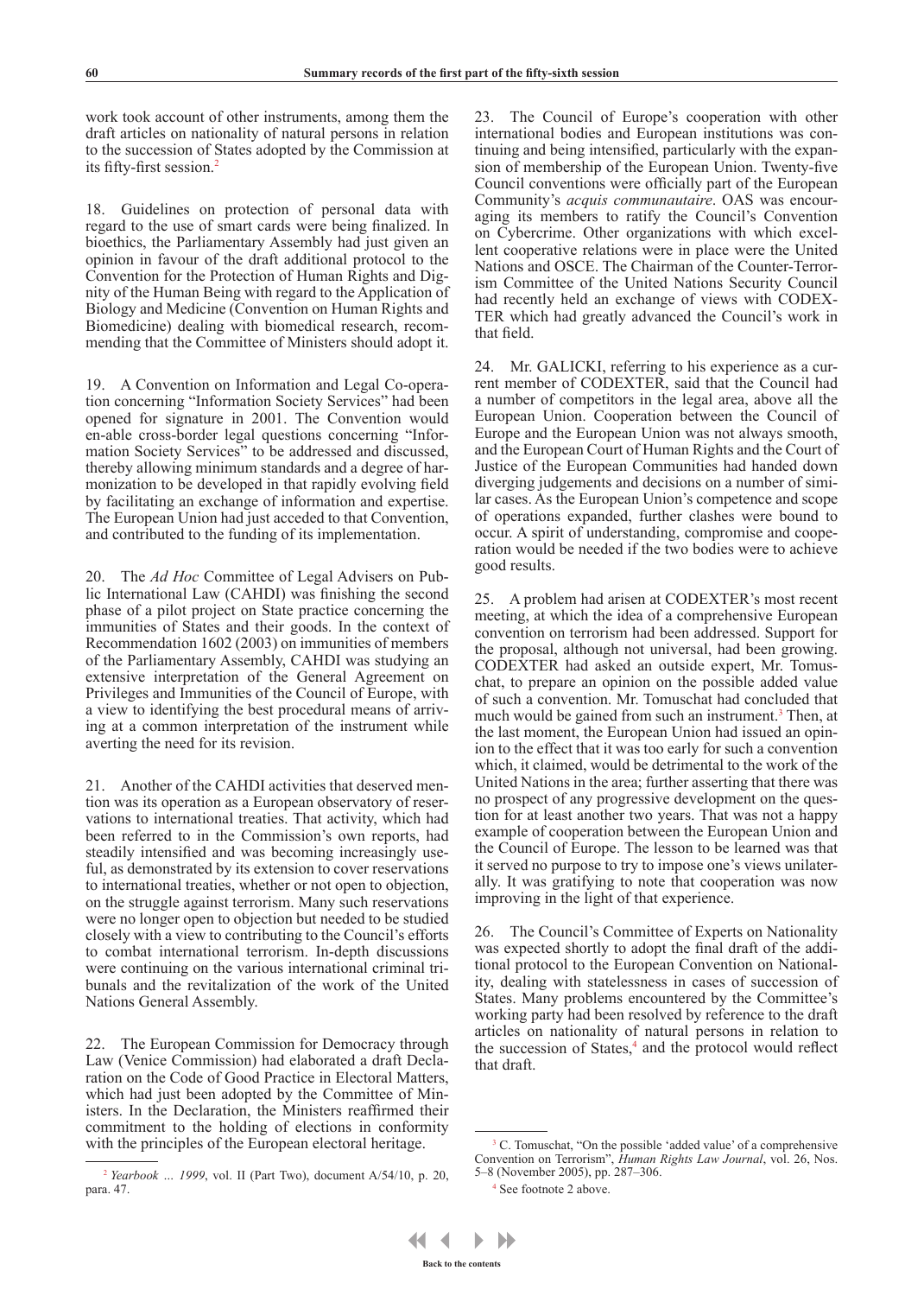27. Mr. MOMTAZ said that he had been impressed by the very broad range of subjects on the Council of Europe's agenda and the work that it had completed. Referring to the Council's efforts to strengthen legal action against terrorism, he said that the question of the liability of entities was a serious and sensitive issue, in a sense the Achilles heel of the fight against terrorism; he would welcome information on how the Council viewed that crucial issue.

28. Mr. de Vel had referred to the possibility of drafting a legal instrument to protect witnesses of acts of terrorism. He did not see why such an instrument should be confined to the fight against terrorism; the question was just as relevant in respect of witnesses to war crimes, crimes against humanity and genocide. The International Tribunal for the Former Yugoslavia and the International Tribunal for Rwanda had had to address that issue, which had also been raised at the United Nations Diplomatic Conference of Plenipotentiaries on the Establishment of an International Criminal Court, and might well arise if the tribunal to be set up by the provisional authorities in Iraq commenced its work.

29. Ms. ESCARAMEIA said that she too was very impressed by the wealth of information provided by Mr. de Vel and the wide range of Council of Europe activities. She would like to have more details about the possible partnership between the European Union and the Council of Europe on support to the International Criminal Court. Was the partnership related to the position of the United States, or did it have to do with a campaign to promote ratification? Did the partnership already exist, or was it planned for the future? She also asked for further information on discussions to revitalize the role of the United Nations General Assembly and on how those discussions tied in with current developments in the United Nations.

30. Mr. CHEE said he was impressed by the progress made in Europe in the area of human rights. He wondered what happened in the event of a conflict between European Union directives and internal legislation. Were the former binding? The situation seemed reminiscent of conflicts between federal and state law. Was an eventual unification of European legislation envisaged?

31. Mr. PAMBOU-TCHIVOUNDA noted that the Council of Europe had set up CEPEJ to monitor the functioning of the justice system in Council of Europe member States. Given the diversity of national systems, did CEPEJ aim to identify a common core with a view to achieving a minimum harmonization of rules on the functioning of the system of justice? Bearing in mind the crucial role of procedure in the functioning of the system of justice, did it also envisage codifying procedural rules? It was important to determine whether the various national judicial systems had specialized branches for a given type of jurisdiction and whether the Council might codify common rules to improve effectiveness.

32. He would also like to know whether, in asking the European Court of Human Rights to interpret a judgement, the Committee of Ministers merely sought its opinion or whether its intention in so doing was to play an active role in shaping Council of Europe action in that area.

33. Mr. GAJA said that Protocol No. 14 to the European Convention on Human Rights would enable the European Court of Human Rights to survive, given that it currently had more than 70,000 cases pending. Clearly, if nothing was done, the Court would not be able to fulfil its purpose. Henceforth, the Court would hear only particularly important cases, and not repetitive ones; unfortunately, that would result in a lacuna in the system of human rights protection, because repetitive cases were by definition the most frequent. The trend had been to let domestic judges deal with such cases, and national courts had been awarding financial compensation rather than remedying the situation and preventing its recurrence. One example of such repetitive cases had to do with the protracted nature of court proceedings, an endemic problem in Europe. Little was being done in that regard. He asked whether the Council of Europe envisaged any measures to deal with the problem in the future.

34. Mr. ECONOMIDES said he was confident that Protocol No. 14 to the European Convention on Human Rights would be of enormous help to the European Court of Human Rights in coping with its case backlog. Mr. de Vel had referred to an extensive interpretation of the General Agreement on Privileges and Immunities of the Council of Europe. It had always been his understanding that privileges and immunities had to be interpreted in a very restrictive manner, upholding State sovereignty rather than the extension of such privileges and immunities. That was virtually universal practice. He did not see how privileges and immunities could be extended by means of a mere interpretation.

35. He had been pleasantly surprised to hear Mr. de Vel speak of measures that had made it possible for conventions to be ratified in record time. He would be interested in hearing more about those measures, given that ratification procedures tended to be notoriously slow.

36. He also drew attention to the Council of Europe's European Committee for the Prevention of Torture and Inhuman or Degrading Treatment or Punishment (CPT), whose excellent results were of direct interest to the Commission, the prohibition of torture being part of *jus cogens*. Notwithstanding the confidential nature of the work of CPT, it would be very useful to have some general information on how that body functioned.

37. Mr. Sreenivasa RAO said that he was very impressed by the breadth and depth of the Council of Europe's activities to deal with terrorism, not least the Protocol amending the European Convention on the Suppression of Terrorism. That Protocol, and the Council's various guidelines, should act as an inspiration, not only to European countries, but also to the rest of the world. The efforts of the Indian delegation at the United Nations in favour of a comprehensive convention against terrorism had been greatly helped by the European Convention on the Suppression of Terrorism, and the adoption of Protocol No. 14 to the European Convention on Human Rights was evidence that the international community's efforts to establish certain universal legal standards were coming to fruition. He asked what the relationship was between the possible future European comprehensive convention and the European Convention on the Suppression of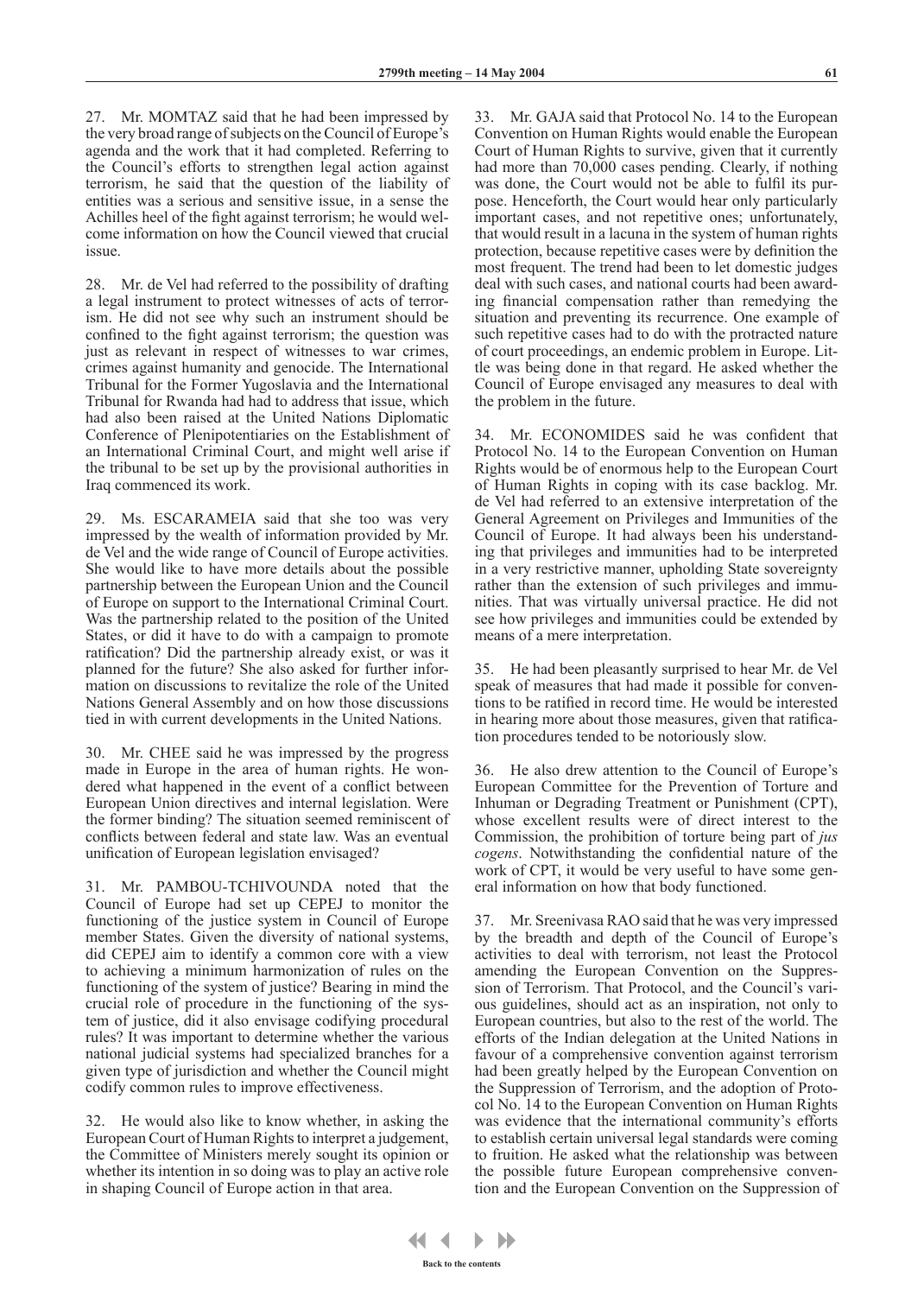Terrorism and its Protocol. Would such a convention contain additional human rights standards? Would it provide for enhanced cooperation between investigating agencies and prosecuting agencies? Lastly, he asked whether, in referring to international standards for fighting terrorism, the background documentation provided had in mind observance of human rights standards.

38. The CHAIRPERSON, speaking as a member of the Commission, said that there were three areas in which the activities of the Commission and the Council were complementary. The first was the topic of nationality. If the Council succeeded in finalizing a European instrument on nationality on the basis of the Commission's work, that would represent the first fruits of the Commission's labours in elaborating its draft articles on that topic. He hoped that due acknowledgement would be made of that fact somewhere in the convention.

39. The second topic was reservations to treaties. In that regard, the Council's work had been of inestimable value in providing the Commission with examples of how reservations, especially to human rights treaties, were dealt with; the absence of European practice in that regard had been a considerable handicap, and the Commission had therefore drawn heavily on the Council's experience.

40. The third topic was the Council's work on the liability of entities, which was a very important issue given that, for the first time in history, States did not have a monopoly on international violence. The topic was one close to the Commission's heart, since it tied in with the draft articles on State responsibility of States for internationally wrongful acts adopted by the Commission at its fifty-third session<sup>5</sup> and with its current work on draft articles on the responsibility of international organizations. The Council's conclusions on the issue would therefore be of great interest to the Commission.

41. There was a great need for a comprehensive convention on terrorism; yet, to date, it had not been possible even to establish a generally accepted definition of the word "terrorism". It would therefore be a significant step forward if the European countries at least could agree on a definition. With regard to the question of revitalizing the General Assembly, he wondered whether the Council had in mind only General Assembly activities or the United Nations as a whole, including the regional bodies. Lastly, speaking as a citizen of Romania, he said that the Government of Romania welcomed the adoption of Protocol No. 14 to the European Convention on Human Rights. Romania had a record number of applications on the question of the right to own property, and the Protocol would help to ensure that cases were considered more expeditiously in future.

42. Mr. de VEL (Observer for the Council of Europe), responding first to the Chairperson's remarks, said that a binding instrument on prevention of statelessness in connection with State succession should be ready by early 2005. Due credit would be paid to the Commission's work in the preamble to that instrument. With regard to reservations to treaties, the European observatory had a crucial

role: it not only kept a watch on reservations but discouraged reservations to new conventions and urged States to modify or withdraw their reservations to existing ones. The Committee of Ministers had asked States to review their reservations to treaties after the terrorist attacks in the United States on 11 September 2001.

43. Liability of entities had been identified by CODEX-TER as a lacuna in international law. However, work on the study had not yet progressed very far.

44. Cooperation between the Council of Europe and the European Union was of paramount importance, especially since the recent enlargement. Cooperation had sometimes been highly successful—for instance, in the fight against corruption and cybercrime—thanks to the European Union's common positions on the signature and ratification of Council of Europe instruments. It was true that some misunderstandings had arisen in connection with the elaboration of a comprehensive convention on terrorism, but he was confident that any difficulties would be ironed out at the forthcoming six-monthly meeting between representatives of the Council of the European Union and of the Council of Europe.

45. With regard to the protection of witnesses, he agreed with Mr. Momtaz that the procedure should not be confined to witnesses of terrorism. Similar protection had already been extended to *pentiti*. He had also discussed the matter with the President and the Chief Prosecutor of the International Criminal Court. In response to Ms. Escarameia's question, he said that there was as yet no partnership with the European Union on support to the International Criminal Court. Such support might not only be political, but could also take the form of legal and material assistance. Provision of financial support, at least by the European Union, was not out of the question. The Council would continue to actively monitor developments in that regard.

46. Turning to the questions posed by Mr. Chee, he said he did not wish to comment on relations between member States of the European Union. The Council of Europe did, however, have to deal with the relations between federal States and their regional entities, and their respective legislative powers. It was currently assisting the Russian Federation in clarifying the respective competences of the Federation and its subjects in such matters as the budget, taxes and the environment. As for the question of unifying European legislation, there was no intention of doing so; at most, it was desirable to harmonize such legislation to a certain degree.

47. With regard to CEPEJ, to which Mr. Pambou-Tchivounda's question had related, the reason for its establishment had been to encourage national judiciaries to review deficiencies that had led to an increasing number of applications to the European Court of Human Rights and contributed to the substantial backlog of cases. A wealth of normative texts and abundant case law already existed. What CEPEJ tried to do was to solve problems that arose in the functioning of the system in a pragmatic and practical manner, through exchanges of views and good practice and provision of practical assistance. However, where CEPEJ found gaps in the law, it proposed the adoption of new provisions.

<sup>5</sup> See 2792nd meeting, footnote 5.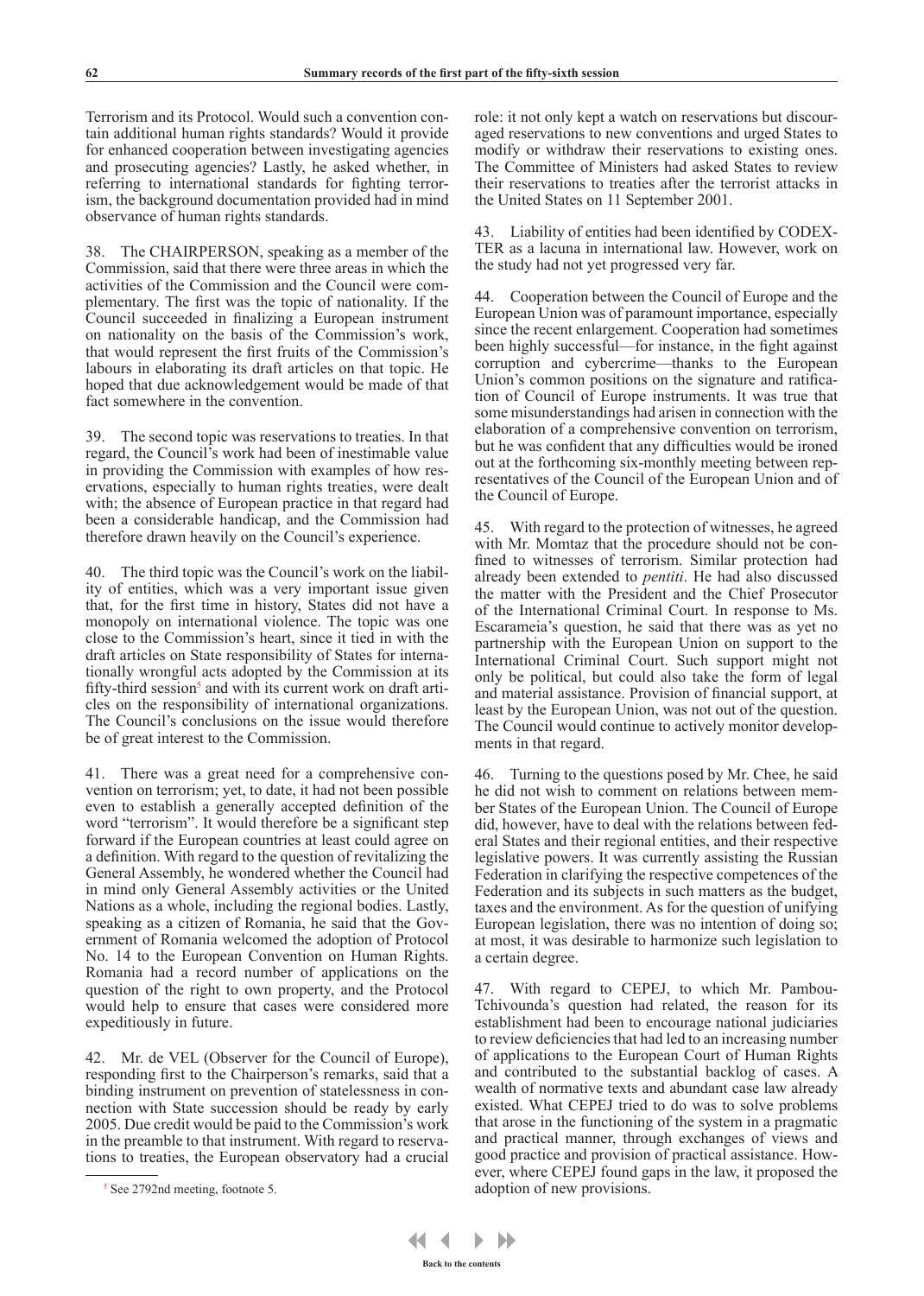48. With regard to the question of the interpretation of a judgement of the Court, the Committee of Ministers could request an advisory opinion from the Parliamentary Assembly. Moreover, Protocol No. 2 to the European Convention on Human Rights permitted the Court to be approached for an advisory opinion.

49. With regard to Protocol No. 14 to the European Convention on Human Rights, Mr. Gaja was correct in his assertion that the Protocol was crucial to the Court's survival. The backlog of cases was the price paid for the rise in membership of the Council of Europe, which had grown from 21 member States in 1989 to 45 currently, and would soon reach 46; only the Republic of Belarus was missing from the roll-call of European countries. The role of the Council of Europe Commissioner for Human Rights was also important: under Protocol No. 14, the Commissioner could now submit written comments and take part in the Court's hearings.

50. With regard to Mr. Economides's question about measures to secure the speedy ratification of conventions, he said that new members were given a deadline for signature and ratification of certain key instruments as a condition of entry. Long-standing members were urged to ratify conventions, *inter alia*, by the Secretary-General or himself on their visits to capitals.

51. With regard to Mr. Sreenivasa Rao's comments, the Council of Europe was extremely impressed by the efforts of the Indian delegation at the United Nations to raise awareness of the global threat posed by terrorism. The 2003 Protocol amending the European Convention on the Suppression of Terrorism was an important addition to the 1977 European Convention on the Suppression of Terrorism, but it was still only a protocol, with the limited objective of preventing the politicization of various crimes. The Council had refrained from embarking on the elaboration of a comprehensive convention on terrorism because at the time it had supposed that the United Nations would itself shortly conclude such a convention. Lastly, the reference to international standards for fighting terrorism did of course include human rights standards.

52. Mr. BENÍTEZ (Observer for the Council of Europe), in response to Mr. Momtaz's question, said that while the word "entity" could cover a wide range of situations, it was essentially taken to signify organizations in the voluntary sector, such as charities, which had a specific objective but might undertake activities with other purposes. The aim of the work on liability of entities was to prevent the abuse of their charitable status for purposes such as the recruitment of terrorists or other support for terrorism (the question of financing was already covered by the work of the Financial Action Task Force on Money Laundering). The lacunae had been identified, and the task of elaborating a normative instrument could now begin in earnest.

53. With regard to the protection of witnesses, the Committee had decided that there was no reason for witnesses in terrorism cases to be treated differently from witnesses in cases of serious or organized crime. If witnesses were to be provided with protection, the aim must be to avoid a plurality of *ad hoc* agreements; a single agreement would be preferable. In that context, he said, in response to Ms. Escarameia, that the Council had no formal partnership with the International Criminal Court, although it had always supported its establishment and had been pursuing multilateral consultations between member and observer States of the Council both to secure ratification of the Rome Statute of the International Criminal Court and to address the major challenges faced by the Court. The consultations had been most valuable because only States had participated, which had meant that they had been able to discuss their problems frankly. The consultations had been welcomed by the Court.

With regard to revitalizing the United Nations General Assembly, he said that, inasmuch as CAHDI was effectively the European component of the Sixth Committee, it had a direct interest in improving the manner in which issues were debated in the General Assembly. It was therefore discussing ways of enhancing the effectiveness of debates in that body, and also, incidentally, in the Commission. The most recent meeting of CAHDI had considered a specific proposal on how the debate should be articulated so as to avoid a succession of prepared statements and focus discussion on the real issues.

55. One area of concern to CAHDI that was of relevance to the Commission was the implementation of sanctions pursuant to Security Council resolutions. At the international level, the Committee was concerned about the impact of sanctions on human rights in areas such as due process. It was also concerned about the manner in which sanctions were implemented at the national level and had therefore decided to conduct a survey of State practice in the area of sanctions enforcement.

56. The question of the interpretation of the General Agreement on Privileges and Immunities of the Council of Europe was interesting, not because the interpretation was extensive, but because the members of CAHDI could not themselves agree on whether the request by the Parliamentary Assembly constituted an extensive interpretation or fell within the terms of the Agreement. Often the easiest way to deal with a divergence of views was to formulate a protocol to the text in question. In the present case, however, CAHDI was trying to find an alternative to the cumbersome procedure of negotiating a new protocol. It had therefore been suggested that the Committee of Ministers, in its composition as the Parties to the Agreement, should adopt an interpretation that would be binding on all States parties. Although the Parliamentary Assembly had already received a preliminary opinion from CAHDI through the Committee of Ministers, CAHDI was considering the matter further and was expected to submit an additional opinion to the Committee of Ministers.

57. Although Mr. de Vel had already responded to Mr. Sreenivasa Rao's question by explaining the interconnection between the two instruments, it should be noted that the Council had not yet been given a mandate to elaborate a comprehensive convention. Instead, it had been agreed in CODEXTER that the Council might elaborate one or more instruments aimed at prevention and covering existing lacunae in international law and action. The form that such instruments should take had not yet been decided; the Committee of Ministers had concluded that they could be, but did not have to be, legally binding instruments. In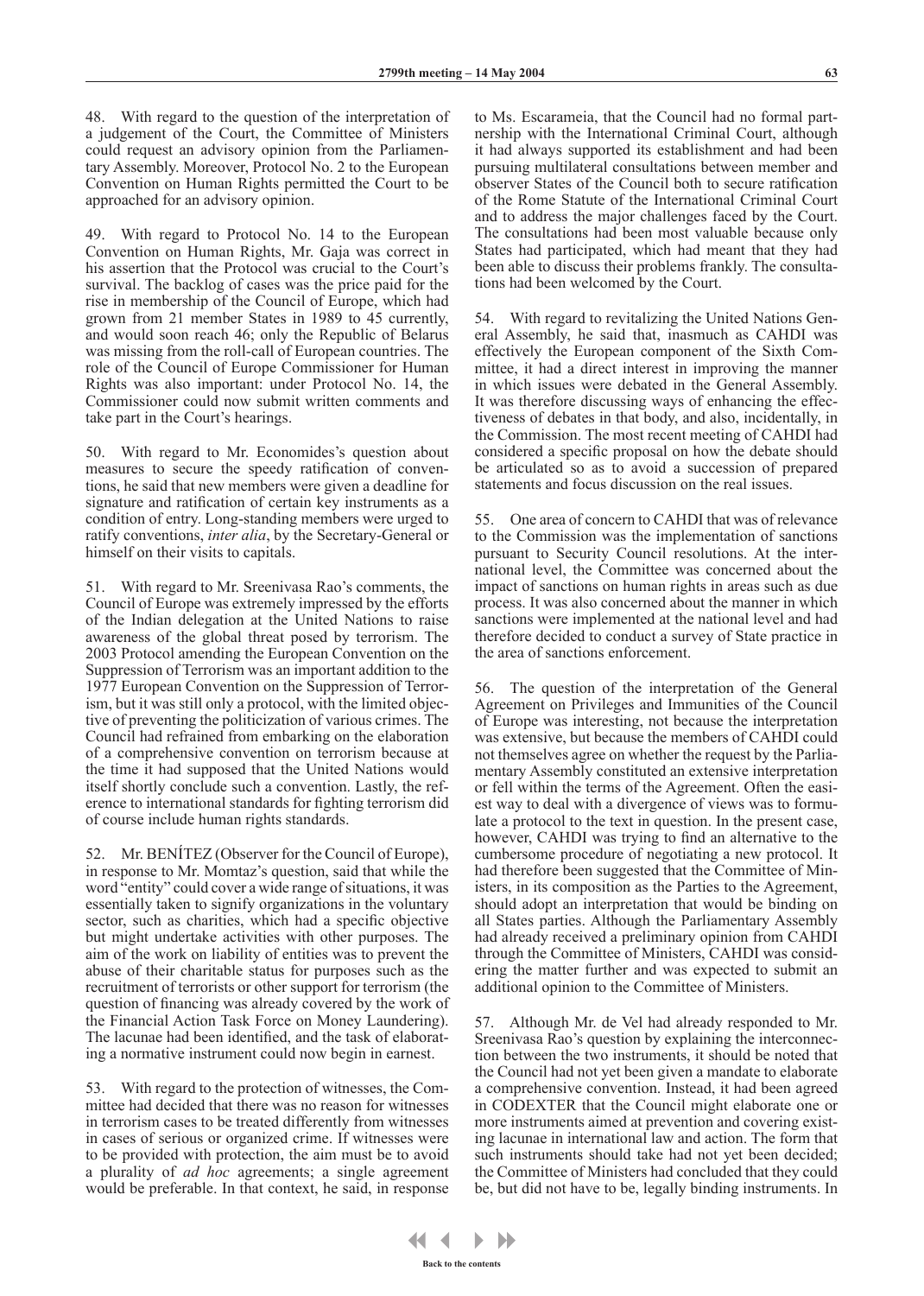fact, some of the instruments mentioned by Mr. Sreenivasa Rao, including the guidelines on human rights, were not legally binding. Obviously, it was difficult to deal with lacunae in international law in a non-binding instrument.

58. The Council was interested in upgrading the counterterrorism capacity of States. CODEXTER was engaged in a survey of member States' legal and institutional counterterrorism capacity with a view to promoting an exchange of best practices and an open debate on the best way to meet the requirements of Security Council resolution 1373 (2001) of 28 September 2001.

59. The CHAIRPERSON thanked Mr. de Vel and Mr. Benítez for their information concerning the activities of the Council of Europe and wished them a pleasant stay in Geneva.

## **Shared natural resources**<sup>6</sup>  **(***concluded***) (A/ CN.4/537, sect. F, A/CN.4/539 and Add.1**<sup>7</sup> **)**

### [Agenda item 7]

#### Second report of the Special Rapporteur (*concluded*)

60. Mr. RODRÍGUEZ CEDEÑO said that the Special Rapporteur's choice of draft articles as the format in which to present his topic would surely facilitate the Commission's understanding of a technically complex subject. He agreed with other members that although it was too early to take a final decision as to the ultimate form that the draft articles might take, the idea of a model convention on which national legislation could be patterned and which could facilitate the negotiation of bilateral and multilateral agreements should not be ruled out. Such models could be very useful, as had been seen in the case of agreements for the avoidance of double taxation.

61. The draft articles should be based on the fundamental principle that ownership, management and monitoring of the use of an aquifer system fell to the State of jurisdiction under whose territory the system was located. Thus, the term "shared", in the title of the topic, should be interpreted as meaning that the resources were transboundary, lying within the territories of two or more States. The term did not, however, imply joint ownership. The Special Rapporteur had made that clear in article 1, in which he set out the purpose of the draft articles.

62. In its consideration of aquifer systems, the Commission should refrain from making reference to other resources such as natural gas and oil. While there were surely certain physical and geological similarities between aquifers and natural gas and oil deposits, the specific characteristics of the latter two resources meant that there could be no question of elaborating principles applicable to all three resources.

63. Draft articles 4, 5, and 6 were fundamental to the Commission's final outcome on the topic, as they set out the obligations not to cause harm, to cooperate and to exchange data and information relating to the management of water resources. The obligation to cooperate, set out in article 5, was particularly important. Good faith must underpin the protection of groundwaters and the principle of cooperation. The modalities set out by the Special Rapporteur in paragraph 2 of article 5 would, together with the provisions of article 6, play an important preventive role in the settlement of disputes.

64. Mr. YAMADA (Special Rapporteur), summarizing the debate on the topic, thanked the members of the Commission who had commented on his second report (A/ CN.4/539 and Add.1) and said that he would take their views into consideration in his further work on the topic. He concurred with some members that the lack of State practice in the area of transboundary groundwaters posed a serious problem. Existing agreements, even if they explicitly mentioned groundwaters, dealt with them only marginally. Yet there was a growing awareness of the vital importance of groundwaters and the need for international cooperation for their proper management. Efforts to that end were beginning to be seen at the regional level, and he would endeavour to extract examples of State practice from them.

65. Some members had stressed the importance of regional arrangements elaborated by the States of the region concerned. He supported that view: just as each region had its own historical, political, social and economic characteristics, so regional aquifers also had specific regional characteristics. While the rules that the Commission intended to develop would be universal, they would also serve as guidelines and models for regional arrangements.

66. The question of the form that the Commission's final product might take posed a chicken-and-egg problem, as form affected substance and vice versa. Mr. Matheson had expressed a preference for guidelines rather than a convention. However, the fact that he had submitted his own proposals in the form of draft articles and had made frequent reference to the Convention on the Law of the Non-navigational Uses of International Watercourses did not mean that he had ruled out the adoption of some other format. In that connection, it was worth noting that during the elaboration of that Convention, the Commission had often referred to it as a framework convention, even though the word "framework" did not appear in the final title of the instrument.

67. While he intended to respond to all the specific suggestions and questions from members, he would defer his answers on some of them until after the meeting with groundwater experts later in the session.

68. He thanked Mr. Mansfield for his valuable proposal for a reformulation of article 1. As to his question regarding the requirement in the definition of an aquifer that it should yield "exploitable quantities" of water, he acknowledged that the volume implied by the term "exploitable quantity" would require further explanation in the commentary. He agreed that such an amount was hard to quantify, and was dependent on economic and social considerations. In any case, the notion of exploitability as he understood it did not refer to an aquifer's

<sup>6</sup> For a summary of the Commission's work on the subject, see *Yearbook … 2003*, vol. II (Part Two), chap. IX, pp. 93–95.

<sup>7</sup> Reproduced in *Yearbook … 2004*, vol. II (Part One).